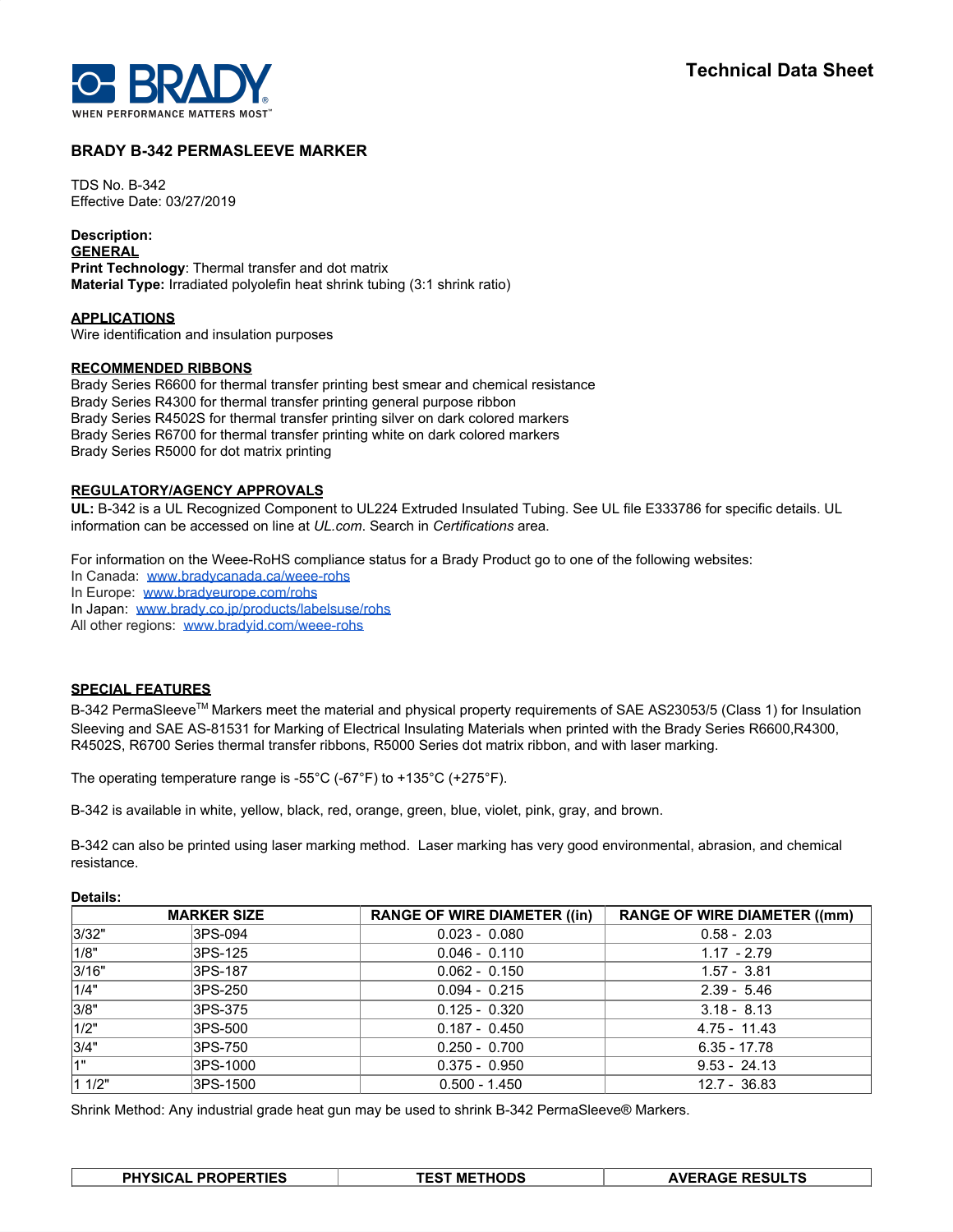| Surface Flammability of Materials Using a ASTM E162<br>Radiant Heat Energy Source<br>Tested at an outside laboratory White,<br>yellow and black tubing tested | Common Maximum - 35                                                                                                                           | Flame Spread Index (Is) (rounded<br>average result of 4 tests)<br>White/yellow $-5$<br>Black 0                                                                                                                                                                                                                                                                                               |
|---------------------------------------------------------------------------------------------------------------------------------------------------------------|-----------------------------------------------------------------------------------------------------------------------------------------------|----------------------------------------------------------------------------------------------------------------------------------------------------------------------------------------------------------------------------------------------------------------------------------------------------------------------------------------------------------------------------------------------|
| Specific Optical Density of Smoke (Ds)<br>Tested at an outside laboratory<br>White, yellow and black tubing tested                                            | ASTM E662<br>Common Maximum<br>Flaming and Nonflaming Mode at 1.5<br>$minutes - 100$<br>Flaming and Nonflaming Mode at 4.0<br>$minutes - 200$ | Specific Optical Density (Ds) (average of<br>3 tests)<br>White/Yellow:<br>Flaming Mode at 1.5 minutes - 76<br>Flaming Mode at 4.0 minutes - 155<br>Nonflaming Mode at 1.5 minutes - 2<br>Nonflaming Mode at 4.0 minutes - 13<br>Black:<br>Flaming Mode at 1.5 minutes - 92<br>Flaming Mode at 4.0 minutes - 155<br>Nonflaming Mode at 1.5 minutes - 4<br>Nonflaming Mode at 4.0 minutes - 41 |

B-342 white, yellow and other colors tested/printed with R5000 Series dot matrix and R4300 and R6600 Series thermal transfer ribbons. B-342 black samples tested printed with R4502S silver and R6700 white thermal transfer ribbon. B-342 white samples were also laser marked with a 10 watt fiber laser. Results are the same with all processes and ribbons unless stated otherwise. White, yellow, and black data listed below, other color data available upon request.

| PERFORMANCE PROPERTIES                                          | <b>TEST METHODS</b>                                                                                                                   | <b>AVERAGE RESULTS</b>                                                                                                                                   |
|-----------------------------------------------------------------|---------------------------------------------------------------------------------------------------------------------------------------|----------------------------------------------------------------------------------------------------------------------------------------------------------|
| <b>High Service Temperatures</b>                                | 5 minutes at $500^{\circ}$ F (260 $^{\circ}$ C)                                                                                       | White: Slight tube darkening and yellowing<br>Yellow: Moderate tube darkening. Black: No<br>visible effect to tubing, slight print yellowing<br>(R6700). |
|                                                                 | 24 hours at 350°F (180°C)                                                                                                             | White and yellow: Slight tube darkening.                                                                                                                 |
|                                                                 | 1000 hours at 267°F (130°C)                                                                                                           | White and yellow: Moderate tube darkening.                                                                                                               |
|                                                                 |                                                                                                                                       | No visible change to printing in above conditions<br>(R4300, R6600, and laser marking)                                                                   |
| Low Service Temperature                                         | 1000 hours at -94°F (-70°C)                                                                                                           | No visible effect                                                                                                                                        |
| Weatherability                                                  | ASTM G155 Cycle 1<br>1000 hours in Xenon Arc                                                                                          | White: Slight tube yellowing Yellow: No<br>visible effect                                                                                                |
|                                                                 | Weatherometer                                                                                                                         | No visible change to printing                                                                                                                            |
| UV Light Resistance                                             | ASTM G155 Cycle 1 dry 1000<br>hours                                                                                                   | White: Moderate tube yellowing Yellow:<br>No visible effect                                                                                              |
|                                                                 |                                                                                                                                       | No visible change to printing                                                                                                                            |
| Humidity Resistance                                             | 1000 hours at 100°F/95% R.H.                                                                                                          | No visible effect                                                                                                                                        |
| Salt Fog                                                        | 1000 hours in 5% Salt Fog Chamber<br>per ASTM B117                                                                                    | Moderate print fade (R4502S on black marker).<br>No visible effect to all other color/ribbon<br>combinations and laser marking.                          |
| Dielectric Strength                                             | ASTM D2671 (after unrestricted<br>shrink)                                                                                             | 500 volts/mil minimum                                                                                                                                    |
| Flammability                                                    | ASTM D2671, Procedure B                                                                                                               | Self-extinguishing within 60 seconds                                                                                                                     |
| Print Adherence per SAE-AS81531<br>(Sec 3.4.2)                  | Samples tested after unrestricted<br>shrink at 200°C for 3 minutes<br>20 eraser rubs with hard hand<br>pressure                       | Print is still easily legible on sleeves printed<br>with all ribbons and laser marking.                                                                  |
| Solvent Resistance per SAE-AS81531<br>(Sec 3.4.3)<br>Solution A | Samples tested after unrestricted<br>shrink at 200°C for 3 minutes                                                                    |                                                                                                                                                          |
| Solution C<br><b>Solution D</b>                                 | MIL-STD-202, Method 215K<br>3 cycles of 3 minute immersions in<br>specified fluids followed by<br>toothbrush rub after each immersion | Print still easily legible on sleeves printed with<br>all ribbons and laser marking in all three test<br>fluids                                          |

Solution A: 1 part isopropyl alcohol, 3 parts mineral spirits

Solution B: deleted from MIL-STD-202, Method 215J

Solution C: BIOACT® EC-7R™ terpene defluxer

Solution D: 42 parts water, 1 part propylene glycol monomethyl ether, 1 part monoethanolamine at 70°C

| <b>PERFORMANCE PROPERTY</b> | <b>CHEMICAL RESISTANCE</b> |
|-----------------------------|----------------------------|
|-----------------------------|----------------------------|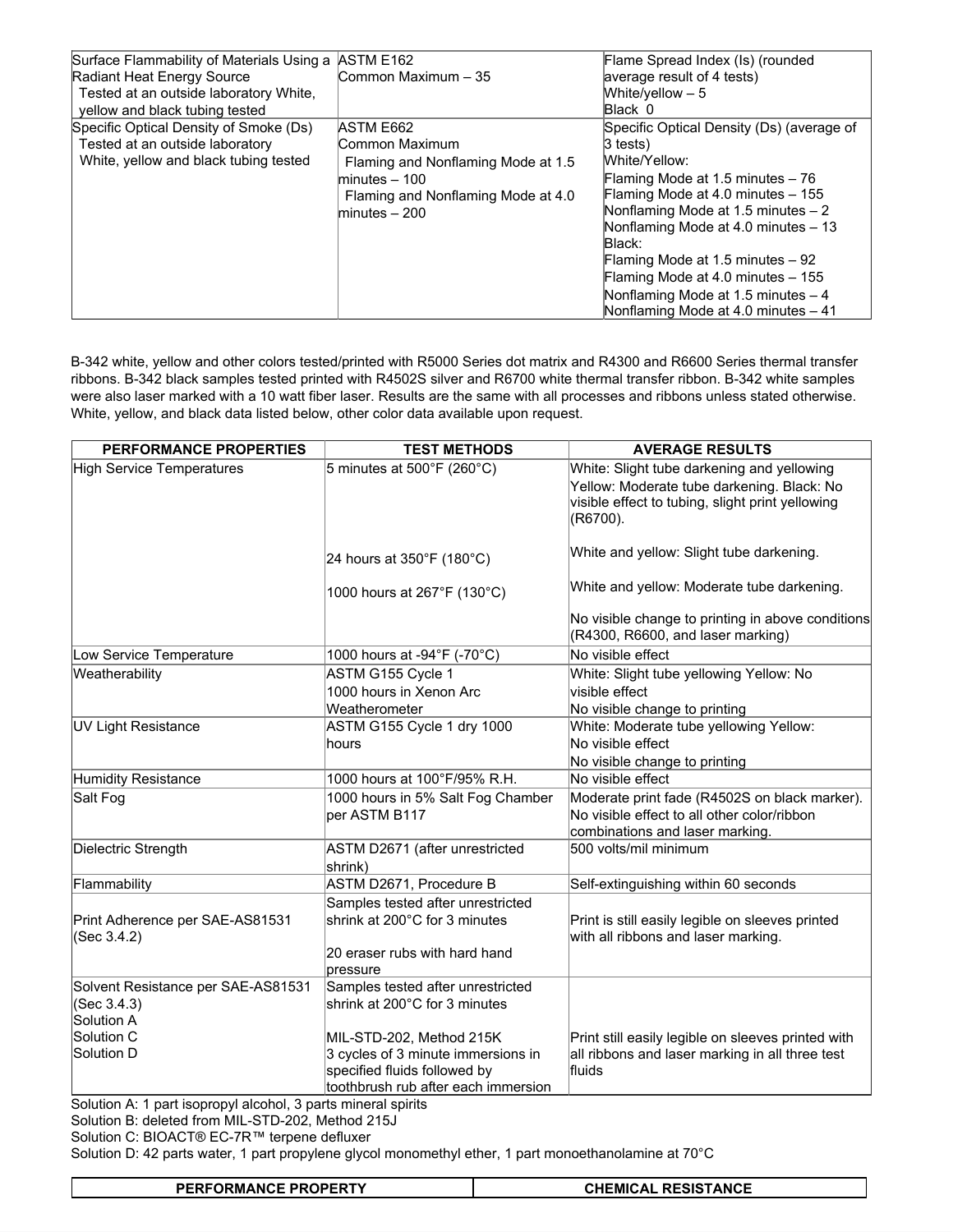B-342 white, yellow and other colors were dot matrix printed using Brady R5000 Series ribbon and shrunk on appropriate size wires. Test conducted at room temperature after 24 hour dwell. Testing consisted of 5 cycles of 10 minute immersions in the specified chemical reagent followed by 30 minute recovery periods. Samples rubbed with cotton swab after final immersion.

| <b>CHEMICAL REAGENT</b>        | <b>SUBJECTIVE OBSERVATION OF VISUAL CHANGE</b> |                                    |
|--------------------------------|------------------------------------------------|------------------------------------|
|                                | TUBING AND PRINTING WITHOUT                    | <b>PRINTING WITH SWAB RUB</b>      |
|                                | <b>SWAB RUB</b>                                |                                    |
| Methyl Ethyl Ketone            | No visible effect                              | Severe print fade, print legible   |
| Isopropyl Alcohol              | No visible effect                              | Severe print fade, print legible   |
| JP-8 Jet Fuel                  | No visible effect                              | Severe print fade, print legible   |
| lKerosene                      | No visible effect                              | Severe print fade, print legible   |
| <b>Mil 5606 Oil</b>            | White and yellow tubing stained red on         | Severe print fade, print legible   |
|                                | edges, no visible effect on printing           |                                    |
| <b>Mil 7808 Oil</b>            | No visible effect                              | Severe print fade, print legible   |
| Speedi Kut Cutting Oil 332     | No visible effect                              | Moderate print fade, print legible |
| Gasoline                       | No visible effect                              | Severe print fade, print legible   |
| Rust Veto® 377                 | Tubing stained orange, no visible effect       | Severe print fade, print legible   |
|                                | on printing                                    |                                    |
| Skydrol® 500B-4                | No visible effect                              | Severe print fade, print legible   |
| Propylene Glycol               | No visible effect                              | Moderate print fade, print legible |
| Super Agitene®                 | No visible effect                              | Severe print fade, print legible   |
| BIOACT® EC-7R™ Terpene Cleaner | No visible effect                              | Severe print fade, print legible   |
| Deionized Water                | No visible effect                              | No visible effect                  |
| 3% Alconox® Detergent          | No visible effect                              | No visible effect                  |
| 5% Salt Water Solution         | No visible effect                              | No visible effect                  |

B-342 white, yellow and other colors were thermal transfer printed using the Brady Series R4300 ribbon and shrunk on appropriate size wires. Test conducted at room temperature after 24 hour dwell. Testing consisted of 5 cycles of 10 minute immersions in the specified chemical reagent followed by 30 minute recovery periods. Samples rubbed with cotton swab after final immersion.

| <b>CHEMICAL REAGENT</b>               | <b>SUBJECTIVE OBSERVATION OF VISUAL CHANGE</b>          |                                    |  |
|---------------------------------------|---------------------------------------------------------|------------------------------------|--|
|                                       | <b>TUBING AND PRINTING WITHOUT</b>                      | <b>PRINTING WITH SWAB RUB</b>      |  |
|                                       | <b>SWAB RUB</b>                                         |                                    |  |
| Methyl Ethyl Ketone                   | No visible effect                                       | Severe print fade, print legible   |  |
| Isopropyl Alcohol                     | No visible effect                                       | Severe print fade, print legible   |  |
| JP-8 Jet Fuel                         | No visible effect                                       | Severe print fade, print legible   |  |
| <b>Kerosene</b>                       | No visible effect                                       | Severe print fade, print legible   |  |
| IMil 5606 Oil                         | Tubing stained red, no visible effect on<br>printing    | Severe print fade, print legible   |  |
| <b>Mil 7808 Oil</b>                   | No visible effect                                       | Severe print fade, print legible   |  |
| Speedi Kut Cutting Oil 332            | No visible effect                                       | Moderate print fade, print legible |  |
| lGasoline                             | No visible effect                                       | Severe print fade, print legible   |  |
| Rust Veto® 377                        | Tubing stained orange, no visible effect<br>on printing | Severe print fade, print legible   |  |
| Skydrol® 500B-4                       | No visible effect                                       | Severe print fade, print legible   |  |
| Propylene Glycol                      | No visible effect                                       | Slight print fade, print legible   |  |
| Super Agitene®                        | No visible effect                                       | Severe print fade, print legible   |  |
| <b>BIOACT® EC-7R™ Terpene Cleaner</b> | No visible effect                                       | Severe print fade, print legible   |  |
| Deionized Water                       | No visible effect                                       | No visible effect                  |  |
| 3% Alconox® Detergent                 | No visible effect                                       | Slight print fade, print legible   |  |
| 5% Salt Water Solution                | No visible effect                                       | Slight print fade, print legible   |  |

B-342 white and yellow were thermal transfer printed using the Brady Series R6600 ribbon and shrunk on appropriate size wires. Test conducted at room temperature after 24 hour dwell. Testing consisted of 5 cycles of 10 minute immersions in the specified chemical reagent followed by 30 minute recovery periods. Samples rubbed with cotton swab after final immersion.

| <b>CHEMICAL REAGENT</b>  | SUBJECTIVE OBSERVATION OF VISUAL CHANGE                             |                                    |
|--------------------------|---------------------------------------------------------------------|------------------------------------|
|                          | <b>TUBING AND PRINTING WITHOUT</b><br><b>PRINTING WITH SWAB RUB</b> |                                    |
|                          | <b>SWAB RUB</b>                                                     |                                    |
| Methyl Ethyl Ketone      | No visible effect                                                   | Moderate print fade, print legible |
| <b>Isopropyl Alcohol</b> | No visible effect                                                   | No visible effect                  |
| JP-8 Jet Fuel            | No visible effect                                                   | Moderate print fade, print legible |
| Kerosene                 | No visible effect                                                   | Moderate print fade, print legible |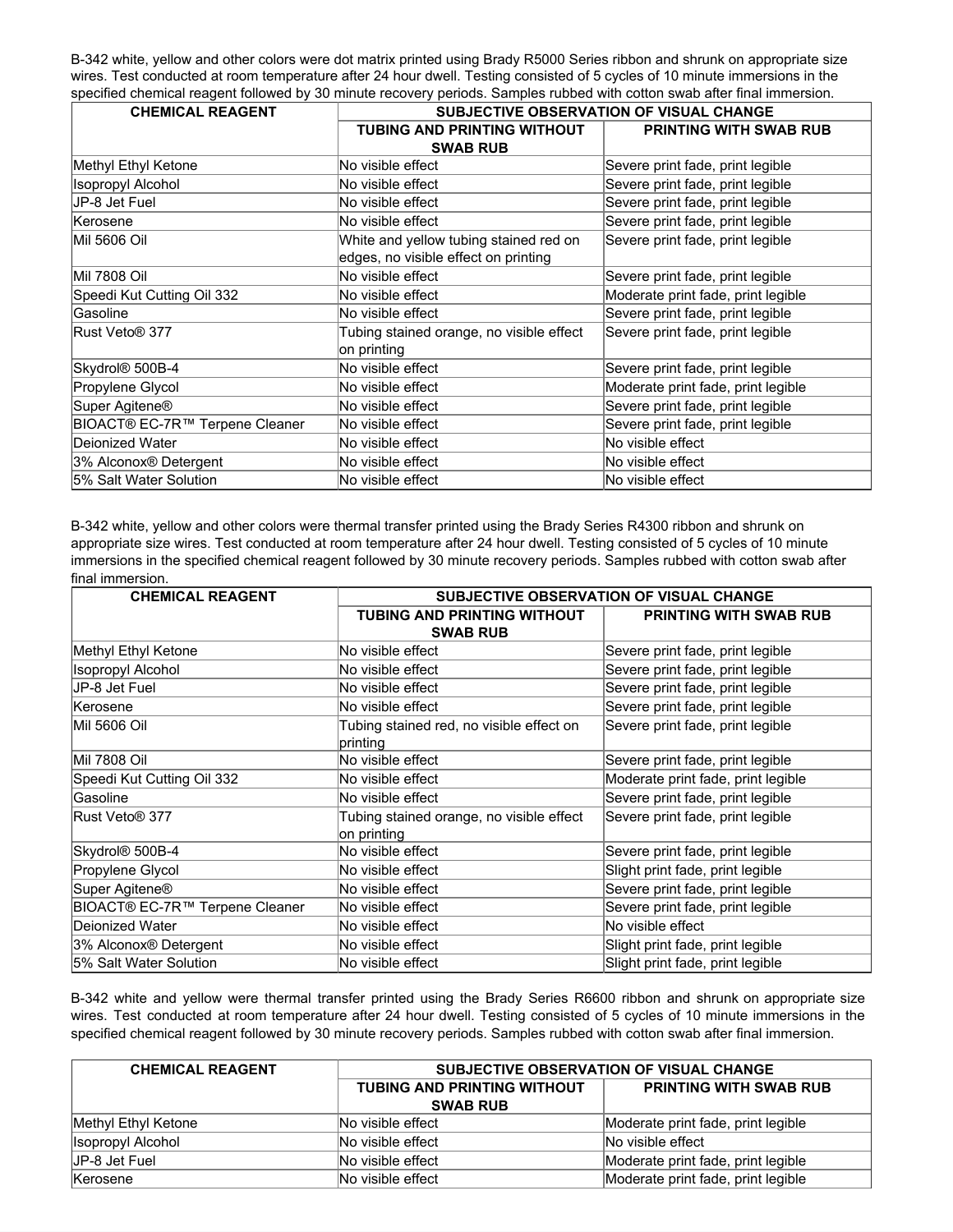| Mil 5606 Oil                          | Tubing stained red on edges, no visible  | Slight print fade, print legible      |
|---------------------------------------|------------------------------------------|---------------------------------------|
|                                       | effect on printing                       |                                       |
| <b>Mil 7808 Oil</b>                   | No visible effect                        | No visible effect                     |
| Speedi Kut Cutting Oil 332            | No visible effect                        | No visible effect                     |
| <b>Gasoline</b>                       | No visible effect                        | Moderate print fade, print legible    |
| Rust Veto® 377                        | Tubing stained orange, no visible effect | Slight print fade, print legible      |
|                                       | on printing                              |                                       |
| Skydrol <sup>®</sup> 500B-4           | No visible effect                        | Slight print fade, print legible      |
| Propylene Glycol                      | No visible effect                        | No visible effect                     |
| Super Agitene <sup>®</sup>            | No visible effect                        | Moderate print fade, print legible    |
| <b>BIOACT® EC-7R™ Terpene Cleaner</b> | No visible effect                        | Severe print fade, print just legible |
| Dejonized Water                       | No visible effect                        | No visible effect                     |
| 3% Alconox <sup>®</sup> Detergent     | No visible effect                        | No visible effect                     |
| 5% Salt Water Solution                | No visible effect                        | No visible effect                     |

B-342 black samples were thermal transfer printed using the Brady Series R4502S silver ribbon and shrunk on appropriate size wires. Test conducted at room temperature after 24 hour dwell. Testing consisted of 5 cycles of 10 minute immersions in the specified chemical reagent followed by 30 minute recovery periods. Samples rubbed with cotton swab after final immersion.

| <b>CHEMICAL REAGENT</b>               | <b>SUBJECTIVE OBSERVATION OF VISUAL CHANGE</b> |                                  |  |
|---------------------------------------|------------------------------------------------|----------------------------------|--|
|                                       | <b>TUBING AND PRINTING WITHOUT</b>             | <b>PRINTING WITH SWAB RUB</b>    |  |
|                                       | <b>SWAB RUB</b>                                |                                  |  |
| Methyl Ethyl Ketone                   | No visible effect                              | Severe print fade, print legible |  |
| <b>Isopropyl Alcohol</b>              | No visible effect                              | No visible effect                |  |
| JP-8 Jet Fuel                         | No visible effect                              | Severe print fade, print legible |  |
| lKerosene                             | No visible effect                              | Severe print fade, print legible |  |
| Mil 5606 Oil                          | No visible effect                              | Severe print fade, print legible |  |
| Mil 7808 Oil                          | No visible effect                              | Severe print fade, print legible |  |
| Speedi Kut Cutting Oil 332            | No visible effect                              | No visible effect                |  |
| Gasoline                              | No visible effect                              | Severe print fade, print legible |  |
| Rust Veto® 377                        | No visible effect                              | Severe print fade, print legible |  |
| Skydrol® 500B-4                       | No visible effect                              | Severe print fade, print legible |  |
| Propylene Glycol                      | No visible effect                              | Moderate print fade              |  |
| Super Agitene <sup>®</sup>            | No visible effect                              | Severe print fade, print legible |  |
| <b>BIOACT® EC-7R™ Terpene Cleaner</b> | No visible effect                              | Severe print fade, print legible |  |
| Deionized Water                       | No visible effect                              | No visible effect                |  |
| 3% Alconox® Detergent                 | No visible effect                              | Slight print fade                |  |
| 5% Salt Water Solution                | No visible effect                              | Slight print fade                |  |

B-342 black samples were thermal transfer printed using the Brady Series R6700 white ribbon and shrunk on appropriate size wires. Test conducted at room temperature after 24 hour dwell. Testing consisted of 5 cycles of 10 minute immersions in the specified chemical reagent followed by 30 minute recovery periods. Samples rubbed with a cotton swab after final immersion.

| <b>CHEMICAL REAGENT</b>               | <b>SUBJECTIVE OBSERVATION OF VISUAL CHANGE</b> |                                  |  |
|---------------------------------------|------------------------------------------------|----------------------------------|--|
|                                       | TUBING AND PRINTING WITHOUT                    | <b>PRINTING WITH SWAB RUB</b>    |  |
|                                       | <b>SWAB RUB</b>                                |                                  |  |
| Methyl Ethyl Ketone                   | No visible effect                              | Severe print fade, print legible |  |
| <b>Isopropyl Alcohol</b>              | No visible effect                              | Severe print fade, print legible |  |
| JP-8 Jet Fuel                         | No visible effect                              | Severe print fade, print legible |  |
| Kerosene                              | No visible effect                              | Severe print fade, print legible |  |
| <b>Mil 5606 Oil</b>                   | No visible effect                              | Complete print removal           |  |
| <b>Mil 7808 Oil</b>                   | No visible effect                              | Severe print fade, print legible |  |
| Speedi Kut Cutting Oil 332            | No visible effect                              | Moderate print fade              |  |
| Gasoline                              | No visible effect                              | Severe print fade, print legible |  |
| Rust Veto <sup>®</sup> 377            | No visible effect                              | Severe print fade, print legible |  |
| Skydrol <sup>®</sup> 500B-4           | No visible effect                              | Severe print fade, print legible |  |
| Propylene Glycol                      | No visible effect                              | Moderate print fade              |  |
| Super Agitene®                        | No visible effect                              | Severe print fade, print legible |  |
| <b>BIOACT® EC-7R™ Terpene Cleaner</b> | No visible effect                              | Severe print fade, print legible |  |
| Deionized Water                       | No visible effect                              | No visible effect                |  |
| 3% Alconox® Detergent                 | No visible effect                              | Slight print fade                |  |
| 5% Salt Water Solution                | No visible effect                              | Slight print fade                |  |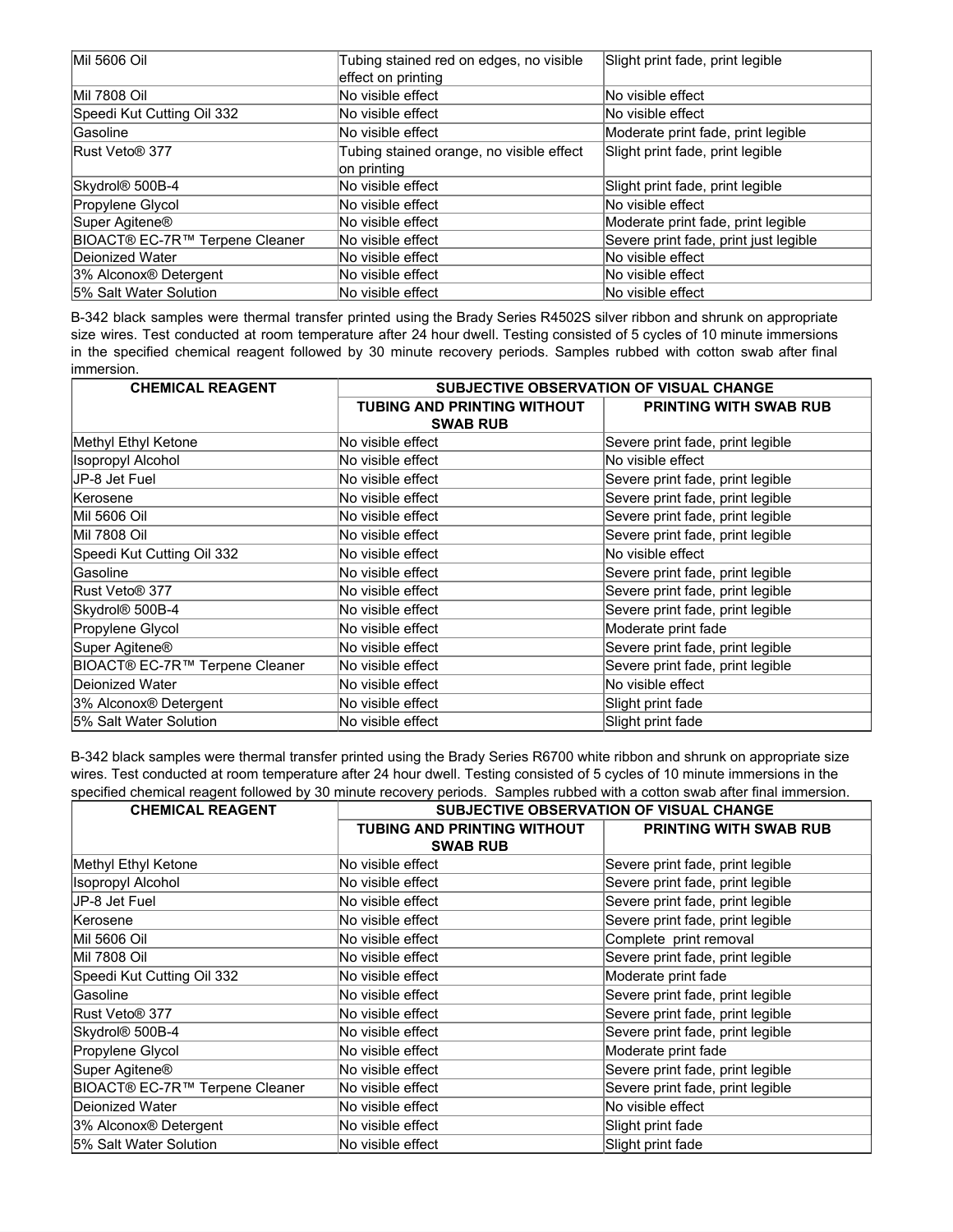B-342 white samples were laser marked with a 10 watt fiber laser and shrunk on appropriate size wires. Test conducted at room temperature after 24 hour dwell. Testing consisted of 5 cycles of 10 minute immersions in the specified chemical reagent followed by 30 minute recovery periods. Samples rubbed with cotton swab after final immersion.

| <b>CHEMICAL REAGENT</b>               | <b>SUBJECTIVE OBSERVATION OF VISUAL CHANGE</b>               |                        |
|---------------------------------------|--------------------------------------------------------------|------------------------|
|                                       | <b>TUBING AND PRINTING WITHOUT</b><br><b>SWAB RUB</b>        | PRINTING WITH SWAB RUB |
| Methyl Ethyl Ketone                   | No visible effect                                            | No visible effect      |
| <b>Isopropyl Alcohol</b>              | No visible effect                                            | No visible effect      |
| IJP-8 Jet Fuel                        | No visible effect                                            | No visible effect      |
| Kerosene                              | No visible effect                                            | No visible effect      |
| <b>Mil 5606 Oil</b>                   | Tubing stained red, no visible effect on<br>laser marking    | No visible effect      |
| <b>Mil 7808 Oil</b>                   | No visible effect                                            | No visible effect      |
| Speedi Kut Cutting Oil 332            | No visible effect                                            | No visible effect      |
| Gasoline                              | No visible effect                                            | No visible effect      |
| <b>Rust Veto® 377</b>                 | Tubing stained orange, no visible effect<br>on laser marking | No visible effect      |
| Skydrol® 500B-4                       | No visible effect                                            | No visible effect      |
| Propylene Glycol                      | No visible effect                                            | No visible effect      |
| Super Agitene <sup>®</sup>            | No visible effect                                            | No visible effect      |
| <b>BIOACT® EC-7R™ Terpene Cleaner</b> | No visible effect                                            | No visible effect      |
| Deionized Water                       | No visible effect                                            | No visible effect      |
| 3% Alconox® Detergent                 | No visible effect                                            | No visible effect      |
| 5% Salt Water Solution                | No visible effect                                            | No visible effect      |

### **Shelf Life:**

Shelf life is five years from the date of receipt for this product as long as this product is stored in its original packaging in an environment at 32-95 degrees F (0-35 degrees C) per SAE AS23053/5. It remains the responsibility of the user to assess the risk of using this product. We encourage customers to develop testing protocols that will qualify a product's fitness for use in their actual applications.

### **Trademarks:**

ASTM: American Society for Testing and Materials (U.S.A.) Alconox® is a registered trademark of Alconox Co. All S.I. Units (metric) are mathematically derived from the U.S. Conventional BIOACT® is a registered trademark of Petroferm, Inc. EC-7R™ is a trademark of Petroferm Inc. PermaSleeve® is a registered trademark of Brady Worldwide, Inc. Rust Veto® is a registered trademark of the E.F. Houghton & Co. SAE: Society of Automotive Engineers (U.S.A.) Skydrol® is a registered trademark of the Monsanto Company Super Agitene® is a registered trademark of Graymills Corporation

**Note:** All values shown are averages and should not be used for specification purposes.

Test data and test results contained in this document are for general information only and shall not be relied upon by Brady customers for designs and specifications, or be relied on as meeting specified performance criteria. Customers desiring to develop specifications or performance criteria for specific product applications should contact Brady for further information.

Product compliance information is based upon information provided by suppliers of the raw materials used by Brady to manufacture this product or based on results of testing using recognized analytical methods performed by a third party, independent laboratory. As such, Brady makes no independent representations or warranties, express or implied, and assumes no liability in connection with the use of this information.